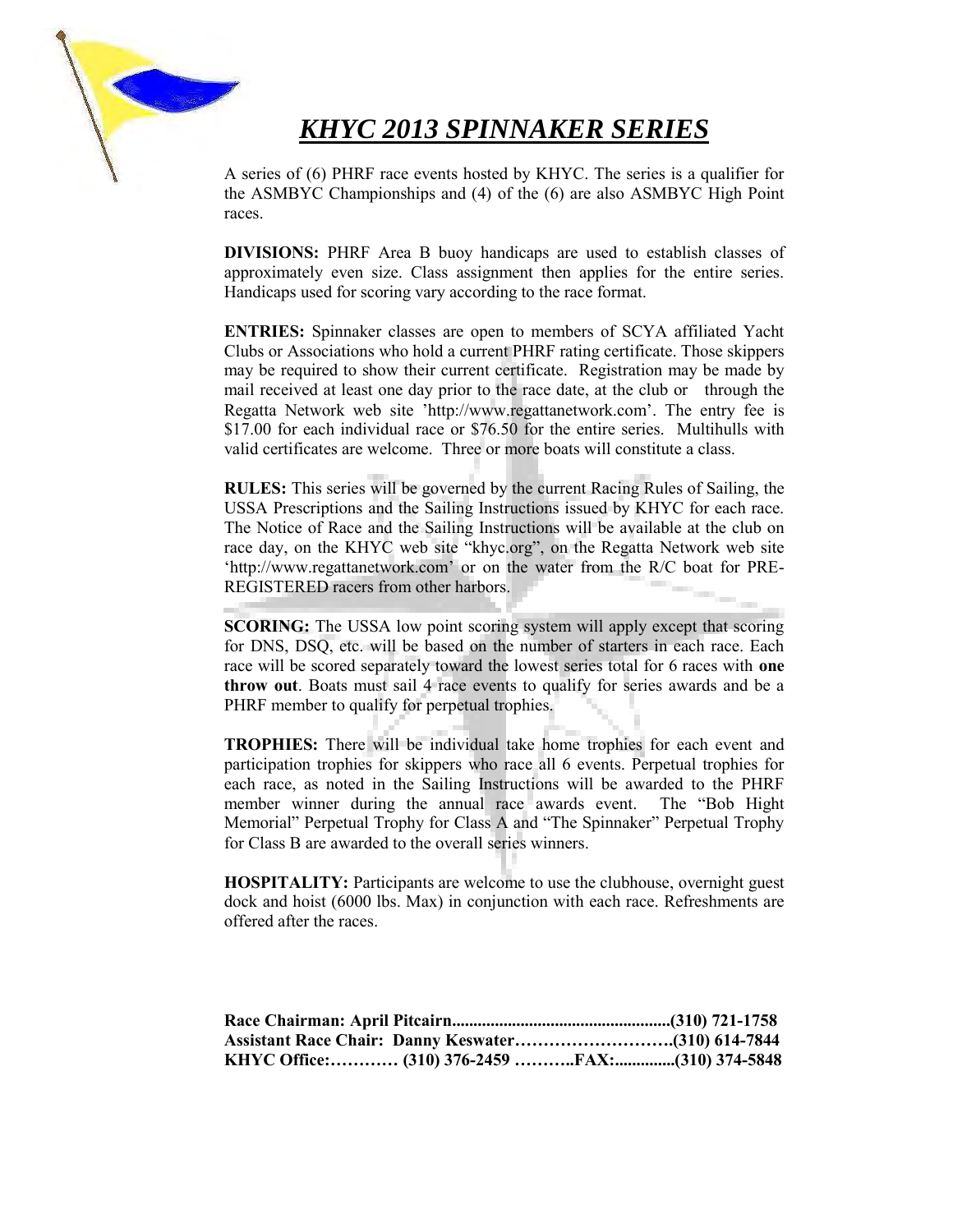### *KHYC 2013 SPINNAKER SERIES*

# *Individual Race Descriptions*

#### **No. 1 - Stoney Special, Saturday, February 9th**

A race using KHYC marks. A Category 4 event, Random Leg Ratings apply with TOT scoring.

#### **No. 2 - Trans Harbor, Saturday March 23rd**

A race using KHYC marks and race marks off of Marina del Rey. A category 4 event. RLC ratings will apply with TOT scoring. An ASMBYC High Point Race.

#### **No. 3 - Malibu and Return, Saturday May 18th**

A race of about 34 miles across Santa Monica Bay to a mark near the Malibu Pier and return. A Category 3 event, RLC ratings apply with TOT scoring. An ASMBYC High Point Race.

#### **No. 4 – Cabrillo Beach, Saturday June 15th**

A race of about 18 miles from King Harbor to Cabrillo Beach via Angels Gate. A category 3 event. OWC ratings will apply with TOT scoring. This race is also one of the Quantum Sails Around the Point Series.

**No. 5 - Matt Walsh, Saturday August 10th**

A single multiple leg race using both KHYC marks and PV10. A **C**ategory 4 event, RLC ratings apply with TOT scoring. An ASMBYC High Point Race.

#### **No. 6 - Windward-Leeward Race, Saturday September 28th**

Three races starting at "S" mark and finishing at "S" mark . It will be windward and leeward racing. A leeward gate may be used. A category 4 event, Buoy ratings apply with TOT scoring. An ASMBYC High Point Race.

#### **Perpetual Trophies for this series:**

Stoney Special: Marold Eyestone Perpetual PHRF A & B Trans Harbor ( 2nd longest race): Fisherman's Race Perpetual - (PHRF A), Jimmie Morris Perpetual (PHRF B) Malibu and Return (longest race): Lobsterhouse Perpetual - (PHRF A), Brin Owen Perpetual (PHRF B) Cabrillo Beach Race: H.A Simms Perpetual PHRF A & B Matt Walsh: Matt Walsh Perpetual PHRF A & B Windward-Leeward (Shortest Race): Mayor's Perpetual PHRF A & B Overall Perpetuals: Bob Hight Memorial (PHRF A), Spinnaker Perpetual (PHRF B)